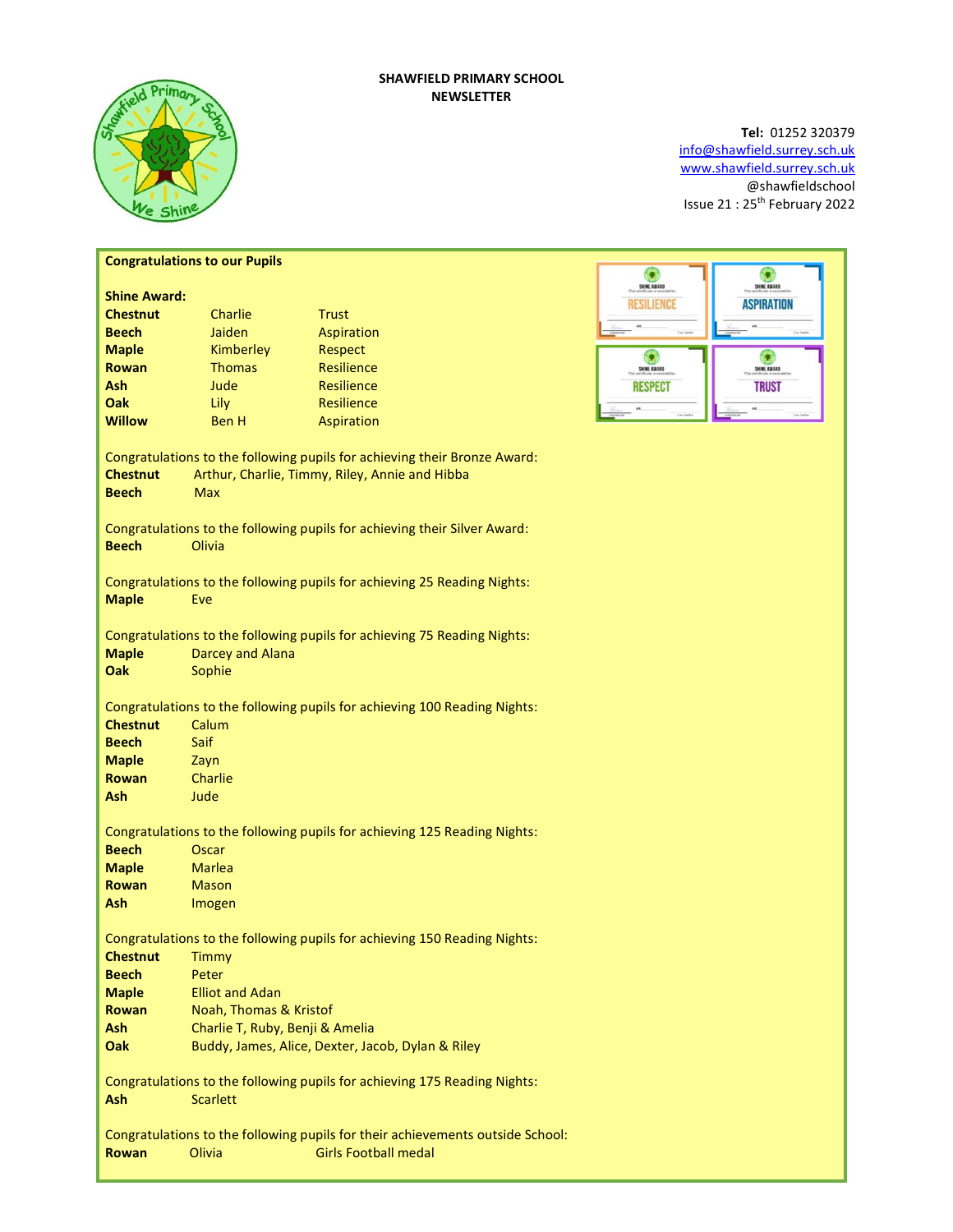#### Message from Head Teacher

COVID Update - We have received the latest government guidance which outlines measures going forward 'When Living with COVID'.

Senior Leaders are reviewing this document in line with our risk assessment and we will communicate our response in due course.

Thank you to everyone for their patience.

# Awards & Postcards

Congratulations to Oscar (Year R), on receiving your postcard



# Swimming Lessons – Years 2 & 5

As advised, unfortunately, due to emergency works to the pool at Ash Grange, swimming lessons for Monday 28<sup>th</sup> February have had to be cancelled. However, we hope to resume lessons on Wednesday 2<sup>nd</sup> March.

Can you please ensure that your child comes to school with their swimming costume, a towel and swim hat.

As children will be walking to Ash Grange please also ensure that they have a warm waterproof coat.

#### World Book Day – Thursday 3rd March

To celebrate World Book Day, we would welcome the children to come to school dressed as their favourite book character. They can also bring into school a copy of their favourite book to share with their class.

Each child will be given a £1 World Book Day token.

# Red Nose Day – Friday 18th March 2022

Children are invited to come into school wearing something Red on Friday 18<sup>th</sup> March for a £1 donation in aid of Comic Relief.

School Uniform is not compulsory on the 18<sup>th</sup> March, but can be worn with something Red to support Red Nose Day.

Please send your child into school on the 18<sup>th</sup> March with their £1 donation to hand to their class teacher.

# We need Your Milk Bottle Tops & Cotton Reels!

Our Year 6 are in need of 'clean' plastic milk bottle tops and cotton reels for an upcoming project. If you can help with either of these, please drop them into the office.

## NSPCC - Keeping Children Safe on Gaming Platforms

Monday 7<sup>th</sup> February was 'Safer Internet Day 2022'. In support of this, the NSPCC are encouraging families across the UK to get talking about online gaming and have posted a webinar on YouTube called 'Keeping children safe while gaming online' aimed at helping parents and carers understand how young people game online and provide knowledge of tools and resources that can help to keep them safe.

The link to the webinar can be found here: https://www.youtube.com/watch?v=YO6Ux7qfYXk

## Job Opportunity

Please find attached details for a cleaning operative within available at the school. All applications to be sent through to NVIRO as detailed at the bottom of the flyer.

#### Lunch Menu

Please find attached the Autumn/Winter lunch menu which take us up to Easter for the week commencing  $28<sup>th</sup>$ February 2022 (Week 3).

#### Confirmed INSET Dates 2022

We are pleased to announce the remaining INSET date for this academic year:

Friday 22nd July 2022

Yours sincerely,

Vcorar

Mr Stephen Corcoran Headteacher

# **SSA News**

# SSA Meeting Our next SSA (PSA) meeting is to be held virtual via Microsoft Teams on Wednesday 2nd March at 7pm.



We aim for this meeting to last no longer than one hour to discuss fund raising opportunities for 2022. If you have never been please join us as we value input from all.

To join the meeting, click this link

https://tinyurl.com/SSAMar22 shortly before 7pm on Wednesday 2nd March. The agenda will be published via our Facebook site

(https://www.facebook.com/Shawfield) before the meeting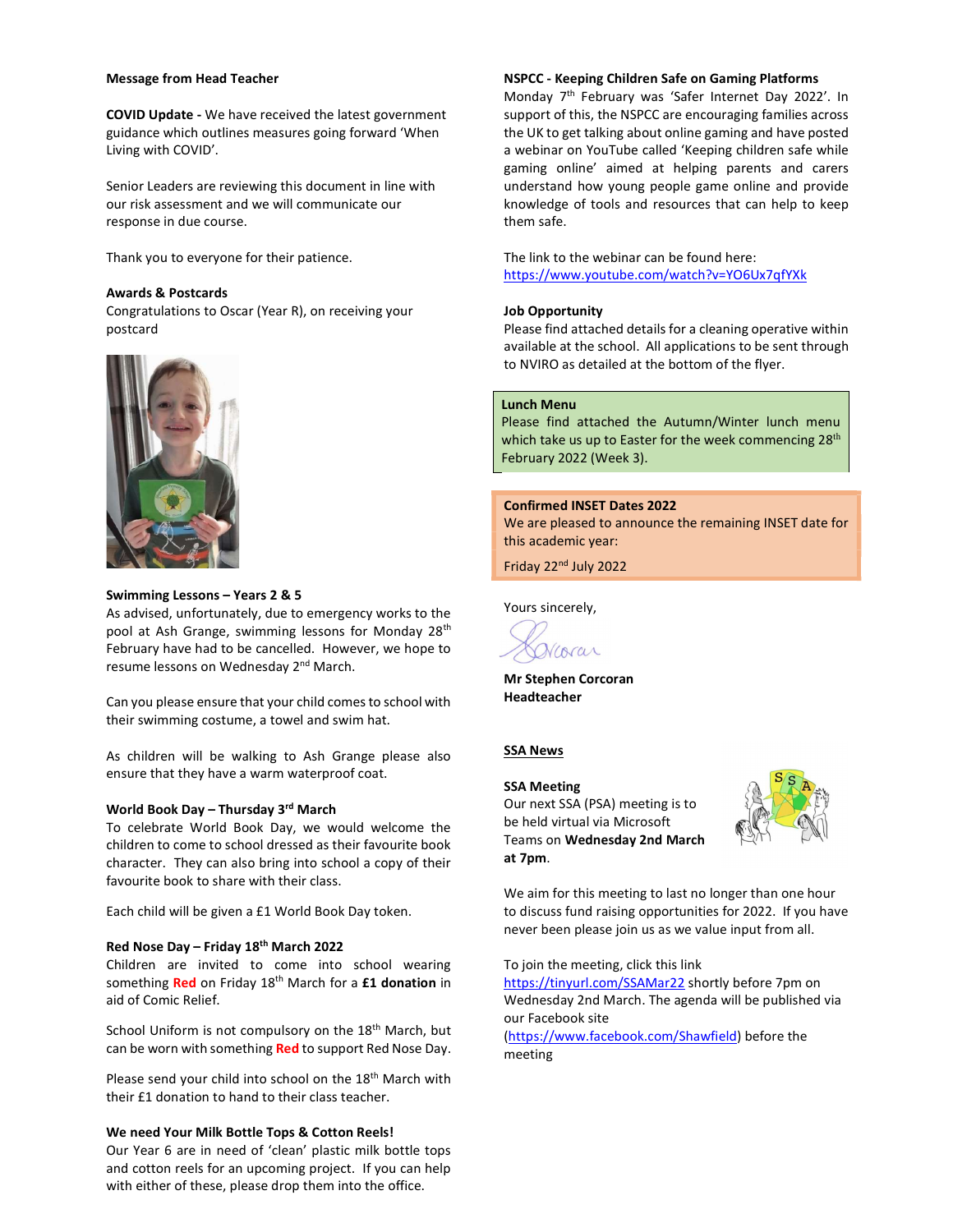# Guildford Lottery

As many parents will know, if you sign-up to the Guildford Weekly Lottery, not only are you in the running of winning on the lottery itself, but you can also help raise money for the SSA. So, if you can spare any change, please consider supporting out school and have a chance of winning a prize! Tickets cost £1 and if you have not logged on recently, please check your still active and opted to support the SSA!

https://www.guildfordlottery.org and search for SSA

# Community News

## Community Wellbeing

Please find attached the latest edition of the Community Wellbeing newsletter.

## A Helping Hand for a Healthier Family

Please see the attached flyer about' Be Your Best', Surrey's free family weight management programme. You can follow 'Be Your Best' on Twitter @BYBSurrey and visit the 'Be Your Best' website at www.bybsurrey.org for regular updates and useful information on how we are encouraging families to lead a healthy lifestyle.

## Behaviour Helpline

Mindworks has a new Helpline for family's struggling with their children's behaviour / difficulties which could be related to a neurodevelopmental need, such as ASD/ADHD.

The out-of-hours phone line provides advice to parents and carers and runs from 5pm until 11pm, seven days a week, 365 days a year. More details can be found at:

https://www.mindworks-surrey.org/ourservices/neurodevelopmental-services/out-hoursadvice-line